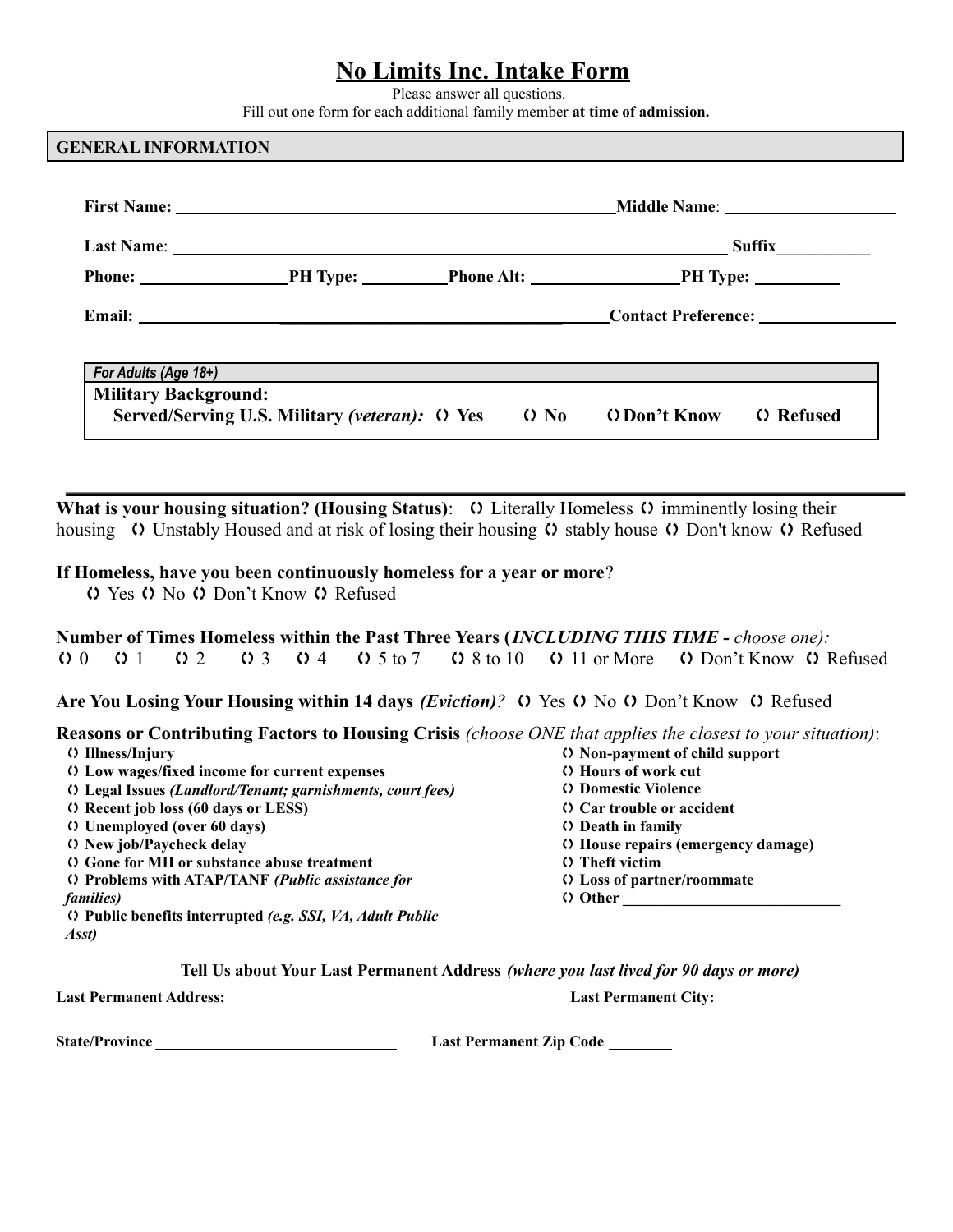## **No Limits Incorporated Reentry Supportive Housing Program Application**

No Limits Incorporated provides men and women the help needed to make the transition from incarceration back into the community. We provide housing in a structured family setting and will assist you in accomplishing your transitioning goals through case management and we will support you in establishing the confidence needed to be successful in this process. You will be expected to make a commitment to change and a renewed life.

### **CRITERIA FOR ACCEPTANCE-Please Check**

| Are you willing to take any steps to change your life?                                                                                                                                   |
|------------------------------------------------------------------------------------------------------------------------------------------------------------------------------------------|
| Have you been clean and sober for a period of at least 30 days and will you participate in random<br>drug testing and UA's throughout the program?                                       |
| Are you willing to participate in case management/counseling?                                                                                                                            |
| Are you willing to be involved in a mentored relationship to build support?                                                                                                              |
| Are you willing to commit to a minimum of six months residency and abide by all house rules?                                                                                             |
| Are you willing to do assigned work in the house, neighborhood and/or community?                                                                                                         |
| Are you willing to use any monies that you have on hand at time of entry or on the books from the<br>institution (if applicable) towards program fees and monthly guest fee of \$400.00? |

**All applications that do not meet these criteria will be denied. Incomplete applications will be returned. Complete the following application and return it to: No Limits Inc. 253 Romans Way, Fairbanks, AK 99701**

**Our Policy**

It is the policy of this organization to provide equal opportunities without regard to race, color, religion, national origin, gender, sexual preference, age, or disability.

**1**

 $1$  Revised  $5/16/14$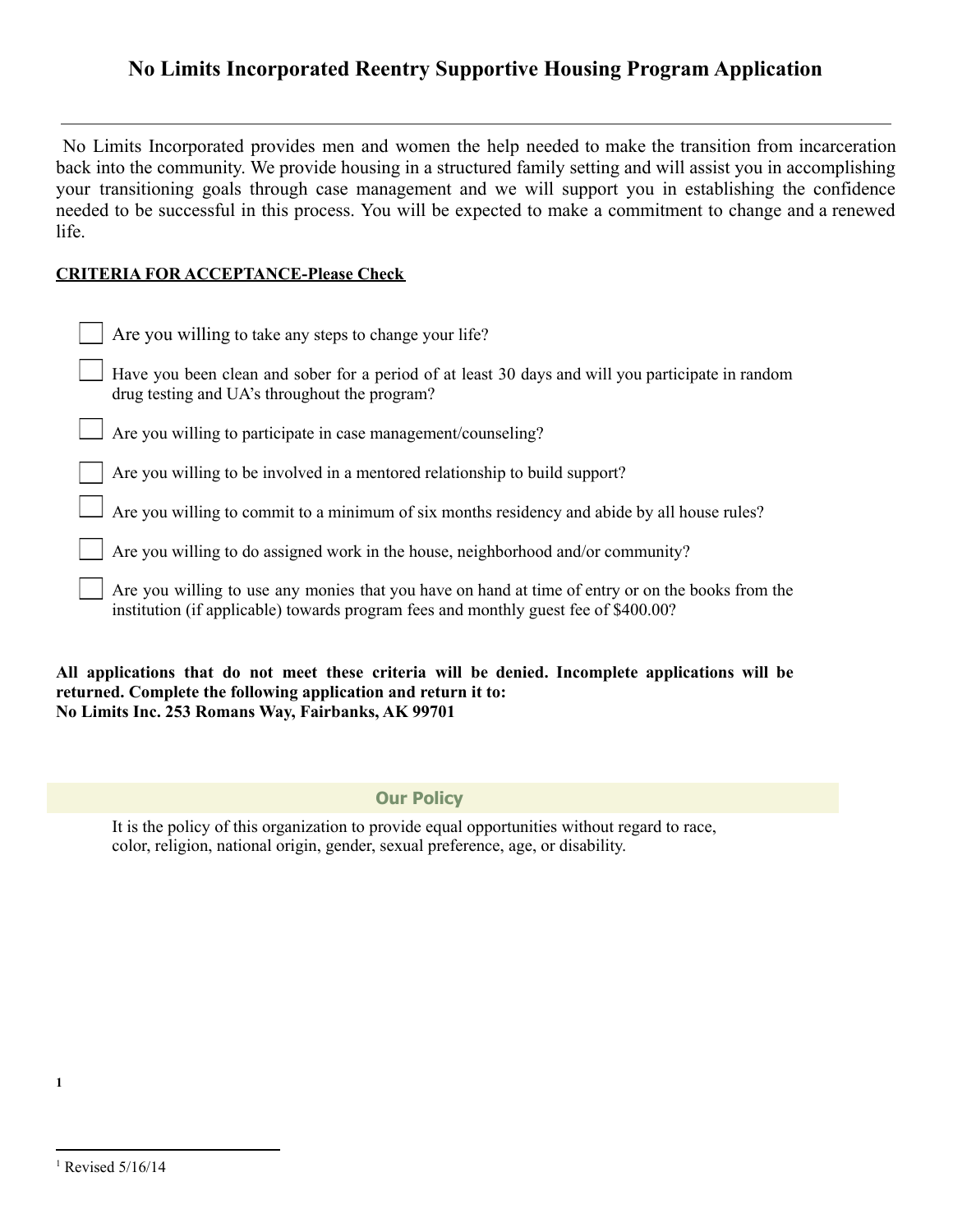# **APPLICATION FOR NO LIMITS, INC REENTRY HOUSING PROGRAM**

| <b>Current Living Status:</b>                                                                        |                                                             |                            |  |  |
|------------------------------------------------------------------------------------------------------|-------------------------------------------------------------|----------------------------|--|--|
| Current Address: No. 2016. The Contract of the Current Address:                                      |                                                             |                            |  |  |
|                                                                                                      | Current Phone Number: Last Known Zip Code                   |                            |  |  |
|                                                                                                      |                                                             |                            |  |  |
| <b>Family Status:</b>                                                                                |                                                             |                            |  |  |
| (Circle One) Single - Married - Divorced - Widowed - Separated - Other _____# of Children __________ |                                                             |                            |  |  |
| <b>Prior Living Circumstances:</b>                                                                   |                                                             |                            |  |  |
| $\Box$<br>Homeless                                                                                   | $\Box$ Shelter/Mission $\Box$ Hotel                         |                            |  |  |
| $\Box$ Bush/Camp<br>Education:                                                                       | $\Box$ Car                                                  | $\Box$ Friend/Family Couch |  |  |
| HS Diploma? Yes No Year GED Year College # of years Degree                                           |                                                             |                            |  |  |
| <b>Criminal History:</b>                                                                             |                                                             |                            |  |  |
| Date of incarceration Elease Late of Release Late of Release Late of Release Late of $\frac{1}{2}$   |                                                             |                            |  |  |
| Parole Eligible Date ______ Full Term Release Date_________ Next hearing Date_______                 |                                                             |                            |  |  |
|                                                                                                      |                                                             |                            |  |  |
| PTRP: Yes _________ No ________ Charge:_                                                             |                                                             |                            |  |  |
|                                                                                                      |                                                             |                            |  |  |
| <b>Racial or Ethnic Group</b><br>Am. Indian/AK<br>Native<br>$\Box$                                   | $\Box$ Asian/Pacific Islander $\Box$ Black/African American |                            |  |  |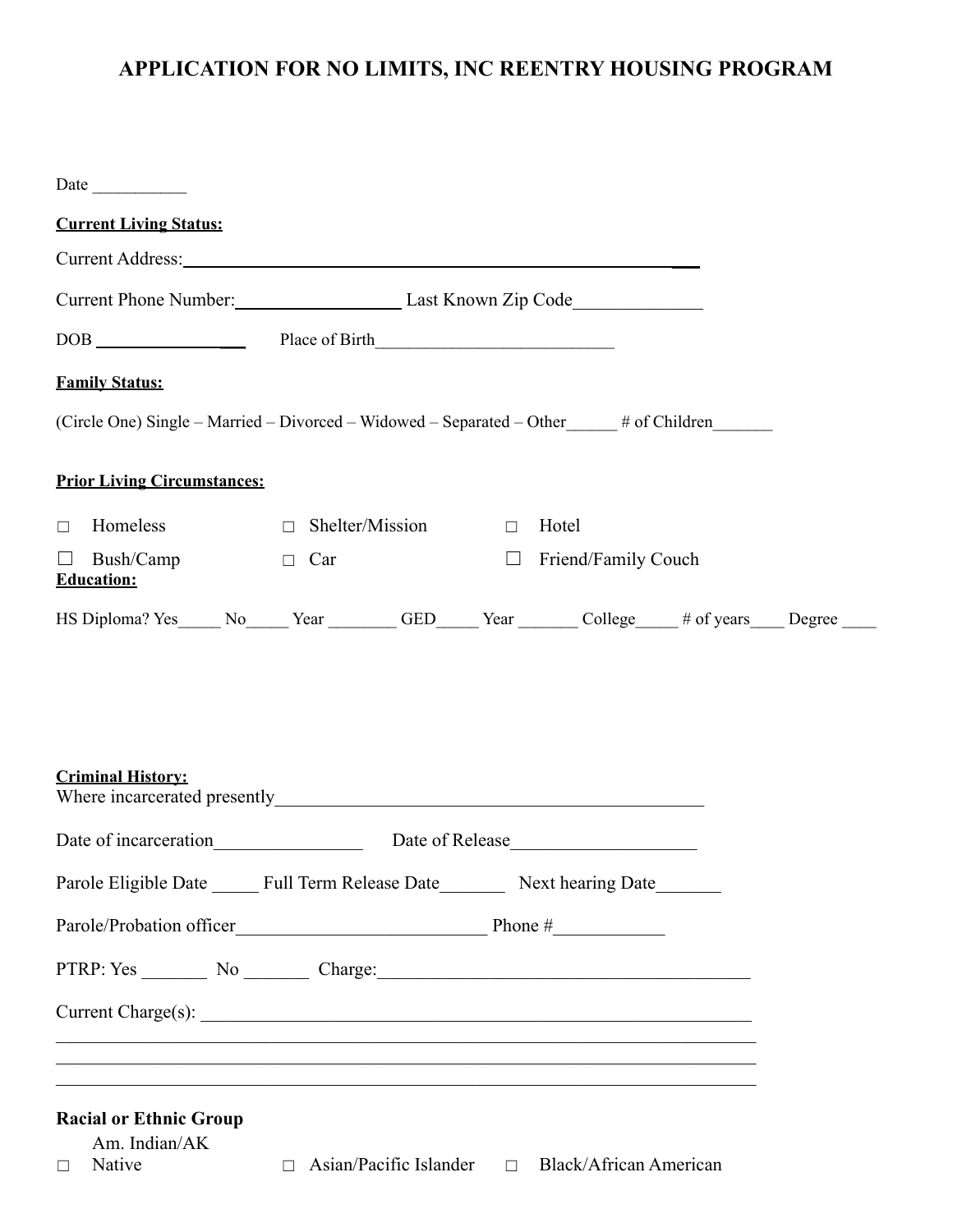## **Work History:**

| <b>Employer Name:</b> |               | <b>Employer City:</b> |
|-----------------------|---------------|-----------------------|
| Usual Occupation:     |               | Years in Occupation:  |
| Date left last job:   | Type of Work: |                       |

### **CHEMICAL DEPENDENCY HISTORY**

Which of the following have you ever used: (Circle all that apply)

| Alcohol                         | Quaaludes                                             | Caffeine         |
|---------------------------------|-------------------------------------------------------|------------------|
| Cocaine                         | Heroin                                                | Soda             |
| Crack                           | Marijuana                                             | Ecstasy          |
| Opium                           | Methamphetamines                                      | Nicotine         |
| <b>Barbiturates</b>             | LSD                                                   | <b>Mushrooms</b> |
| Pain pills with no prescription | Tranquilizers with No prescription other street drugs |                  |

Which did you use in the last six (6) months?<br>
<u>Letting</u> the last six (6) months?

All the answers which I have provided in this application are both true and complete to the best of my knowledge.